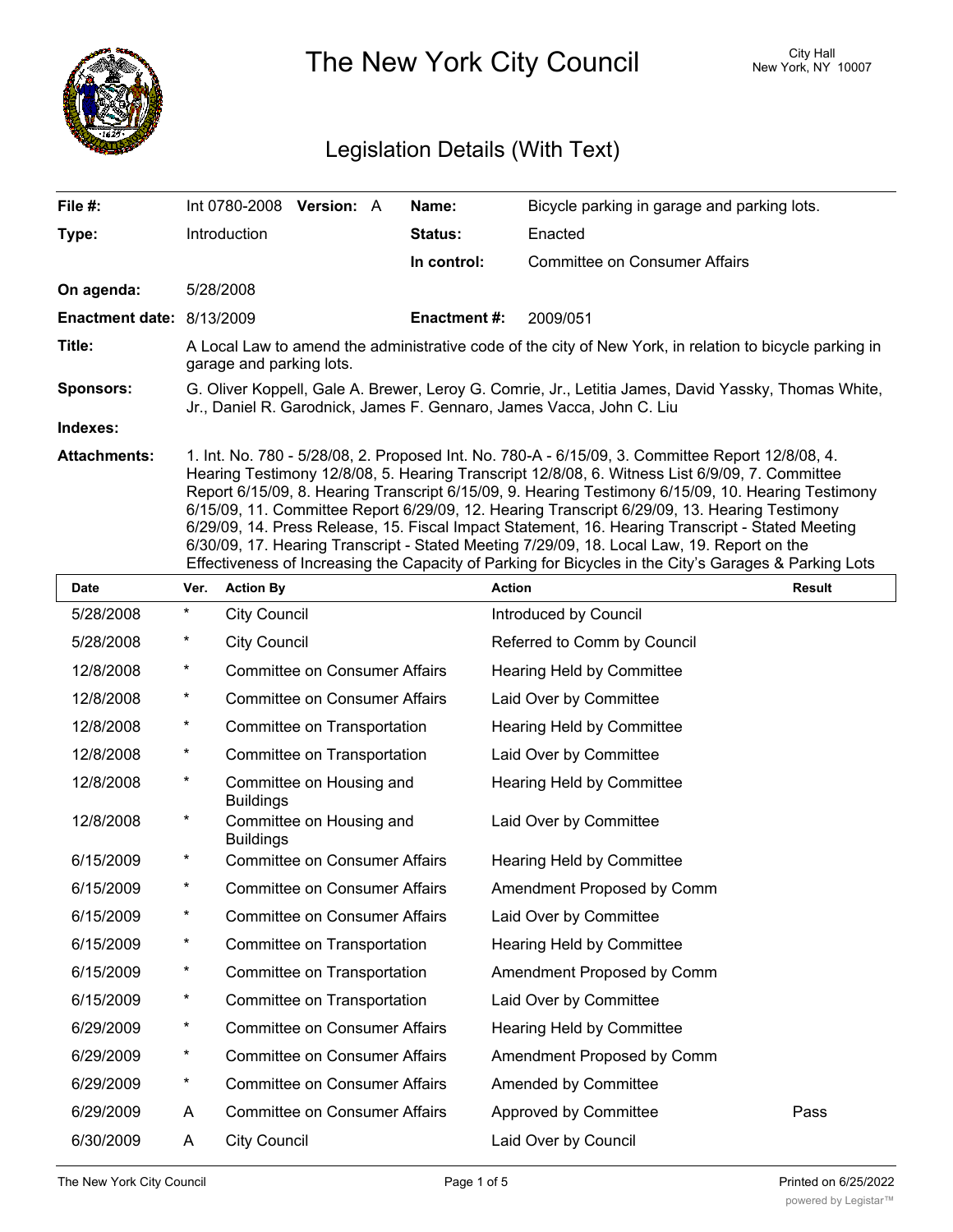| 7/29/2009                            | А | City Council | Approved by Council          | Pass |  |  |  |  |
|--------------------------------------|---|--------------|------------------------------|------|--|--|--|--|
| 7/29/2009                            | А | City Council | Sent to Mayor by Council     |      |  |  |  |  |
| 8/13/2009                            | А | Mavor        | Hearing Held by Mayor        |      |  |  |  |  |
| 8/13/2009                            | А | Mavor        | Signed Into Law by Mayor     |      |  |  |  |  |
| 8/13/2009                            | А | City Council | Recved from Mayor by Council |      |  |  |  |  |
| $\pi$ <sup>1</sup><br>T . <b>A</b> T |   |              |                              |      |  |  |  |  |

Int. No. 780-A

By Council Members Koppell, Brewer, Comrie, James, Yassky, White Jr., Garodnick, Gennaro, Vacca and Liu

A Local Law to amend the administrative code of the city of New York, in relation to bicycle parking in garage and parking lots.

Be it enacted by the Council as follows:

Section 1. Subchapter 17 of chapter 2 of title 20 of the administrative code of the city of New York is amended by adding a new section 20-327.1 to read as follows:

§ 20-327.1 Bicycle parking spaces.

a. Applicability.

1. i. The operator of every garage and parking lot that has an authorized capacity of one-hundred or more motor vehicles shall provide and maintain parking spaces for bicycles in accordance with the provisions of this section.

ii. Two years after the effective date of the local law that added this section, the operator of every garage and parking lot that has an authorized capacity of fifty-one or more motor vehicles shall provide and maintain parking spaces for bicycles in accordance with the provisions of this section.

2. The requirements of subdivisions a through f of this section shall not apply to buildings or parking lots that comply with the bicycle parking provisions of sections 25-80, 36-70 and 44-60 of the zoning resolution of the city of New York.

3. Waiver. The operator of a garage or parking lot subject to the provisions of this section may apply to the commissioner for a waiver from the requirements of this section on the grounds that compliance with this section will result in a violation of otherwise applicable zoning regulations, including, but not limited to zoning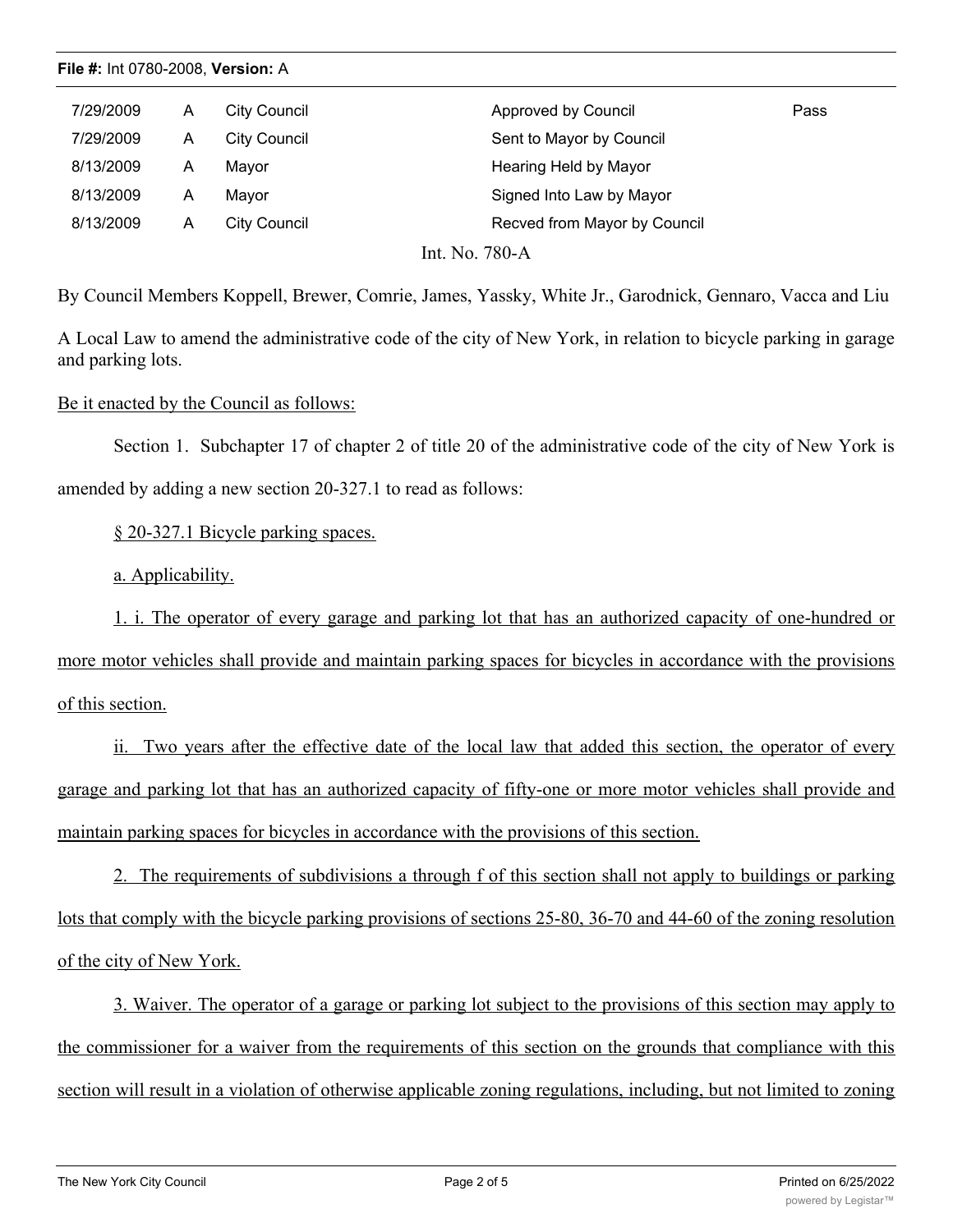## **File #:** Int 0780-2008, **Version:** A

regulations determining the number of required automobile parking spaces a garage or parking lot shall have. Prior to applying for such waiver, such operator of a garage or parking lot shall submit to the commissioner of buildings a certification from a registered design professional and other supporting additional documentation as such commissioner may require, including, but not limited to, floor plans and diagrams of the garage or parking lot in anticipation of the waiver application. Upon complete submission of all required documentation, the commissioner of buildings shall within forty days review the documentation submitted by the operator, and shall provide to the operator a written recommendation, of whether compliance would be impracticable because of the requirements of applicable zoning regulations. The operator shall submit such recommendation to the commissioner as part of its waiver application, and the resulting written grant or denial of such application by the commissioner shall be final.

b. Bicycle parking spaces in garages and lots.

1. The operator of every garage or lot subject to the provisions of this section shall provide not less than one bicycle parking space for every ten automobile parking spaces provided, up to two hundred automobile parking spaces. Thereafter, one bicycle parking space shall be provided for every one hundred automobile parking spaces. Fractions equal to or greater than one-half resulting from this calculation shall be considered to be one bicycle parking space.

2. The bicycle parking spaces in garages and lots subject to the provisions of this section shall be enclosed to the same extent that parking spaces for automobiles are enclosed.

3. Each such bicycle parking space shall adjoin a rack or similar system for securing the bicycle and shall be located in an area secured by a lock or similar means, or adjoin a securely anchored rack to which the bicycle frame and at least one wheel can be locked without damage to the wheels, frame or components of the bicycle, unless the bicycle is parked in a location not accessible to the public and bicycles are parked therein only by employees of the facility.

4. An area consisting of at least two by three by six feet in volume shall be provided for each such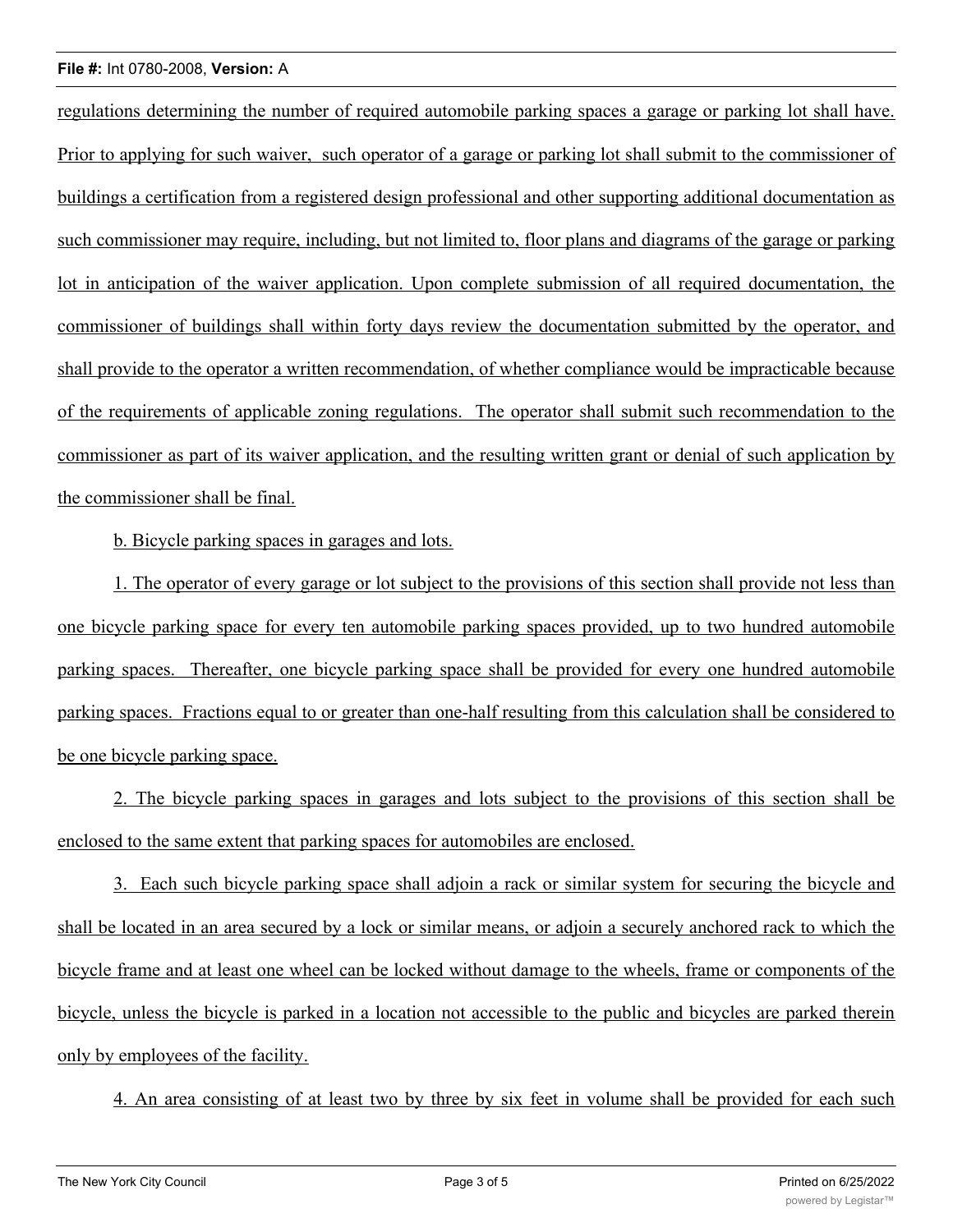## **File #:** Int 0780-2008, **Version:** A

bicycle parking space.

c. Bicycle parking racks or other devices shall be securely anchored so they cannot be easily removed and shall be of sufficient strength and design to resist vandalism and theft.

d. Bicycle parking spaces in both garages and parking lots shall be protected from damage by motor vehicles by a physical barrier such as curbs, wheel stops, poles or other similar features capable of inhibiting motor vehicles from contacting a bicycle or encroaching upon a bicycle parking space.

e. Bicycle parking spaces shall be accessible to bicycle owners/operators to at least the same extent as vehicle parking spaces are accessible to vehicle owners/operators .

f. The operator of every garage and parking lot that is subject to the provisions of this section shall file with the commissioner a schedule of rates showing the prices charged daily, weekly, and monthly for parking and storage of bicycles.

g. No operator of a garage or parking lot subject to the provisions of this section shall make any charge for parking or storage of a bicycle in excess of the rates set forth in the schedule filed with the commissioner, unless at least sixty days prior to the effective date of such changed rates, such operator has filed with the commissioner, in writing, such change in rates and has posted such changed rates on signs which conform with the requirements of subdivision h of this section.

h. The operator of each garage or parking lot subject to the provisions of this section shall post conspicuously at the public entrance to the garage or parking lot a sign composed of letters and figures of such size, height, width, spacing, color and description as shall be prescribed by the rules of the commissioner. Such sign shall set forth the rate to be charged by such garage or parking lot for bicycle parking spaces, the hours during which such garage or parking lot will remain open for business and the minimum capacity of bicycle parking spaces of such garage or parking lot.

i. Bicycles unclaimed after sixty days shall be considered abandoned property and shall become the property of the operator of the garage or parking lot.